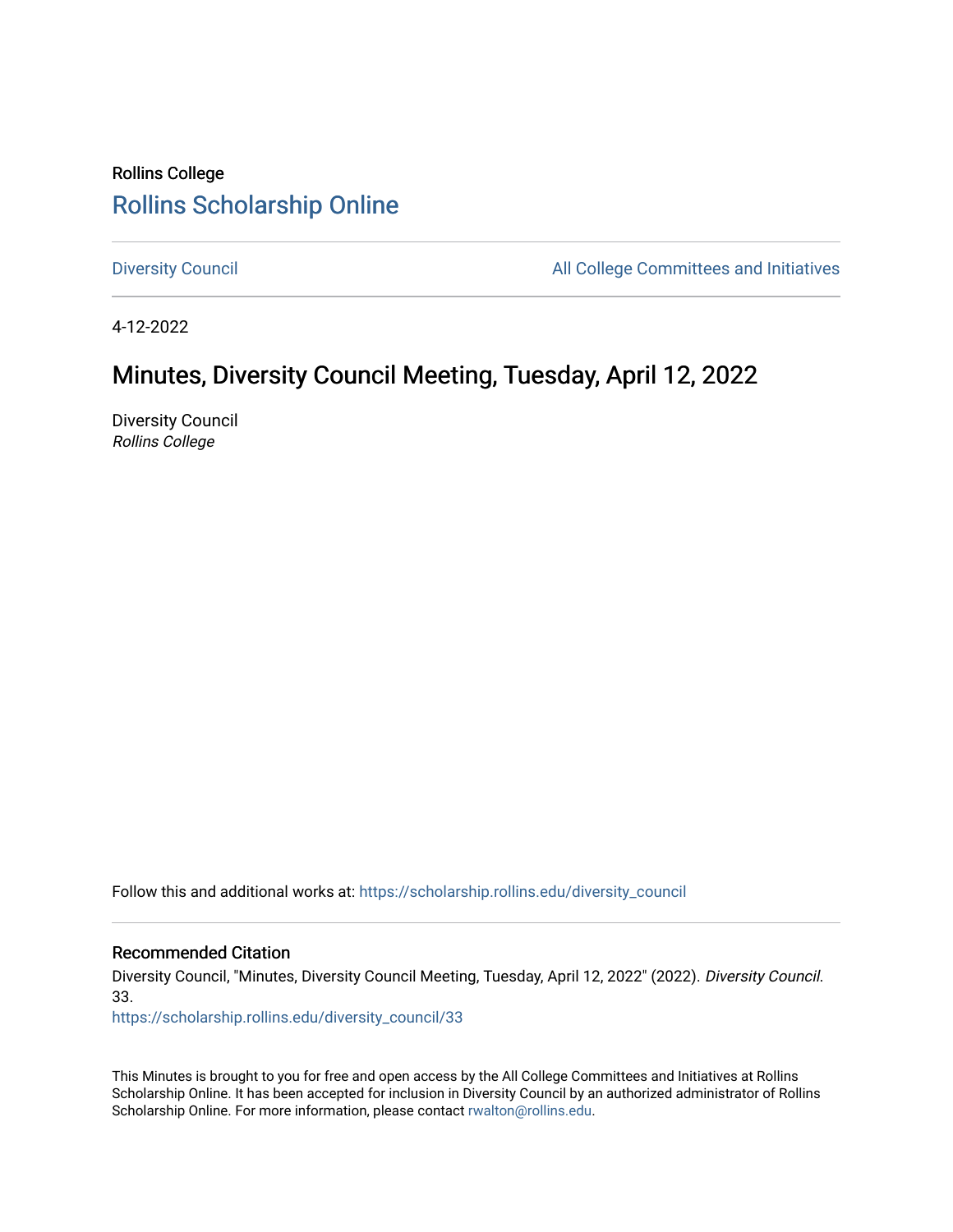Diversity Council April 12, 2022

In attendance:

Online: Michael Brown, Robert Whetstone, Samantha Vega

In person: Grant Cornwell, Jenifer Ruby, Sarah Lake, David Painter, Zeynep Teymuroglu, Josie Balzac, Vidhu Aggarwal, John Shideler, Josh Savala, David Zajchowski, Marianne DiQuattro, Audrey Hope

Meeting Agenda:

I. Meeting with Grant Cornwell

General remarks from Grant:

Diversity Council and Student Life Committee have been adrift for several years, creating their own agendas, operating more like NGOs and good work has been done. But there has been an absence of involvement from the president's office.

With the DEI task force convened, it is expected that there will be structural changes to the diversity council and where it fits within the shared governance system in service to the strategic plan.

> $\circ$  "Will there be any targeted/cluster diversity faculty hires? If not, can we really say we are doing DEI considering the lack of diversity at the faculty level?"

Grant: maybe.

 $\circ$  "What's the official communication line between the diversity task force and the DC?"

Jenifer recommends a formal liaison between the DEI task force and the DC.

 $\circ$  "Currently, our council has zero budget and only about \$6,000 for next year. How could we talk about strategic planning without providing any financial support to committees like ours whose main goal is to support diversity-focused projects/grants on campus?"

Chairs of DC should make all funding requests of the President's office. But Jenifer and Zeynep are pointing out that the budget has historically fallen under the Provost's budget. We need clarity about the budget structure. For the moment, budget requests should be directed to Grant's office.

 $\circ$  "What's the role of the diversity council in the DEI strategic planning? I was surprised that DC was not even mentioned once in the Town Hall meeting."

Grant says that the DC should be integral to task force discussion of and recommendations for the future of the DC. Meanwhile, what is the DC's charge for next year, while the task force is completing their work? Maybe bring it more into the DEI strategic planning process.

Sarah proposed a member of the DC serve as a representative on the steering committee. Or Jenifer proposed a member of steering committee attend DC meetings.